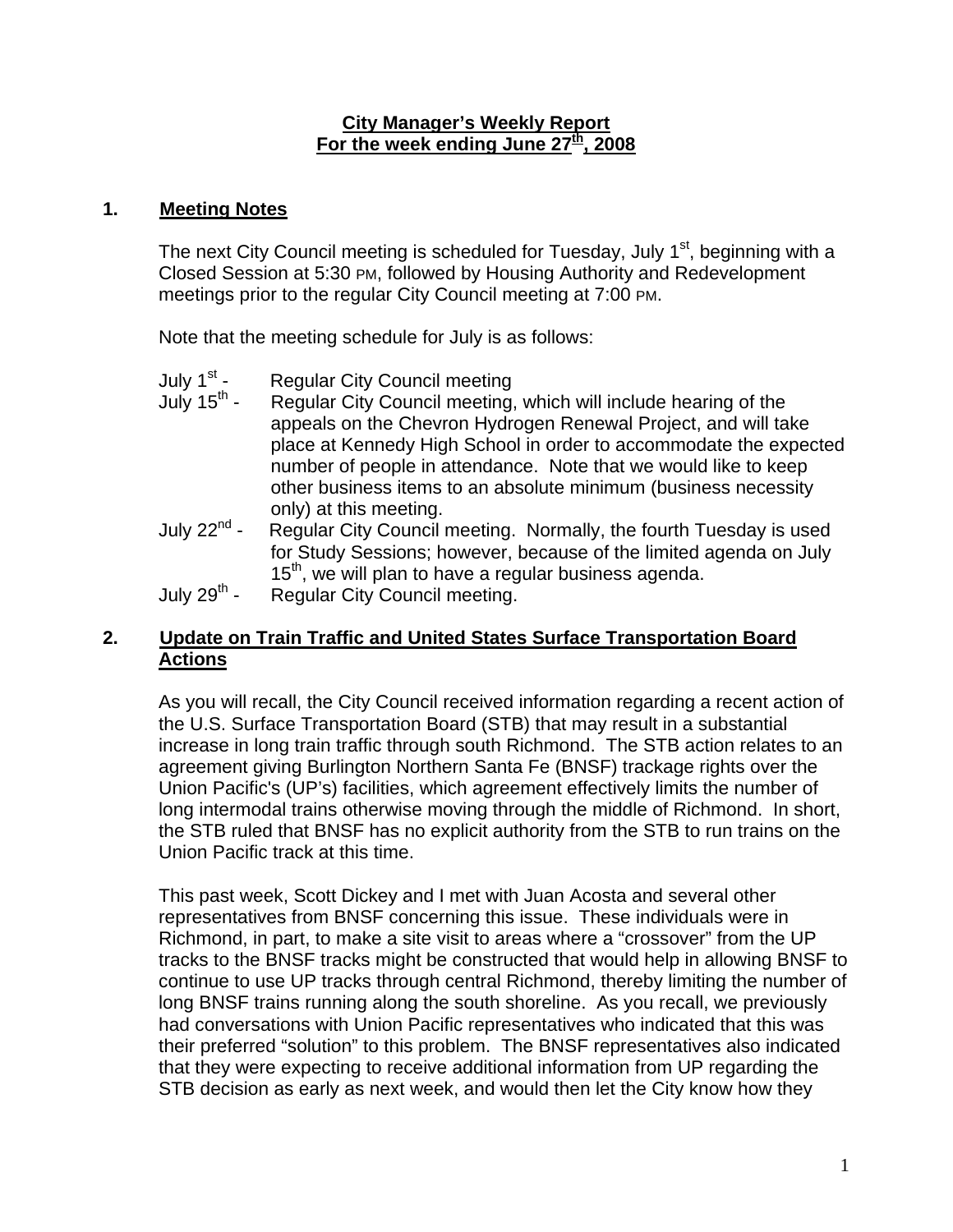would suggest we approach this issue to protect the interests of the Richmond community.

We will continue to work on this issue, and will continue to keep you informed.

# **3. Update on Toluene Spill at Reaction Products, 841 Morton Avenue**

As you recall, on Monday, May 5<sup>th</sup>, a hazardous chemical spill was discovered at Reaction Products, 840 Morton Avenue in Richmond. A storage tank that was vandalized during the prior weekend caused a significant spill of Toluene, approximately 3,300 to 3,600 gallons. The product flowed into a nearby drainage ditch and seeped under the railroad tracks into the Parchester Marsh, which opens into San Pablo Bay, with a resulting impact on fish and wildlife in the area.

Fire Chief Michael Banks has reported that, as of June  $18<sup>th</sup>$ , the above referenced facility is 100% compliant on the fire related violations identified during the first joint inspection of May 20, 2008 and a subsequent inspection of June 4, 2008. The other participating agencies during this joint enforcement were Bay Area Air Quality Management District, Storm Water, and Contra Costa County Hazardous Materials. We are uncertain whether the business owner has complied with all other violations from these various agencies.

The following list describes all of the Fire related corrections that took place during the course of the Fire Department inspections and follow-up.

- 1) Hydrofluoric Acid was removed from the site;
- 2) Toluene tanks (source of release) were removed from the site;
- 3) New inventory sheets were generated for non reported chemicals (Resins A & B, Lube oil, nitrogen);
- 4) Site diagram was updated;
- 5) Excessive paper clutter was removed from the main office;
- 6) Lab shelving was anchored at the base and secured at the top to an overhead beam;
- 7) Lab chemicals were secured in shelving units with horizontal wire (across the mid-section of jars and flasks);
- 8) A 10-foot break was cut around the perimeter of all structures where dry grass existed;
- 9) Empty drum area was designated on the site diagram;
- 10) Deteriorated wood framing for secondary containment was removed;
- 11) All storage drums/barrels were identified with approved labels;
- 12) NFPA 704 Diamond labeling was properly and conspicuously displayed on all buildings;
- 13) Extension cords were removed along with illegally spliced wiring;
- 14) Compressed gas cylinder at the facility's main entrance was removed; other compressed gas cylinders on site were properly secured;
- 15) All flammable containers storing product were placed in approved storage cabinets.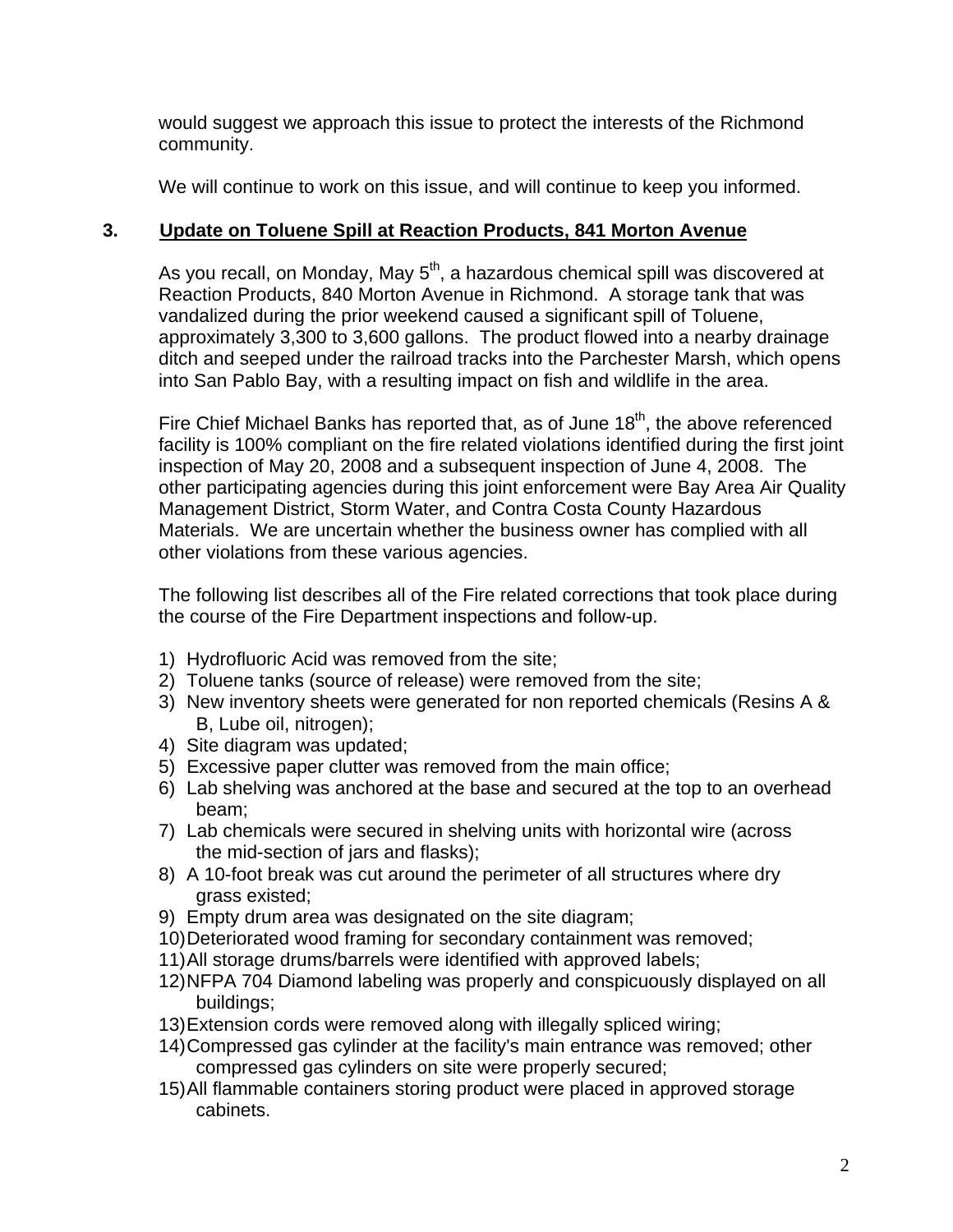# **4. Nystrom Revitalization Effort (NURVE) Update**

As you will recall, the City of Richmond is engaged with the West Contra Costa County Unified School District (WCCUSD), along with the East Bay Community Foundation, LISC, the Richmond Children's Foundation, the National Park Service, and Contra Costa County, on a joint planning effort that involves renovation of Nystrom School, MLK Park and Community Center, Nystrom Village, the Maritime Child Care Center, and the surrounding area. This planning effort is difficult in that it has a number of "moving parts" related to facilities and funding.

As you may also recall, the School District recently halted their work on the Maritime Child Care Center, which was to be part of the Richmond College Prep campus, because the cost estimates were very high relative to the current funding (\$4 million committed [including \$500,000 from the City] against a possible \$8 million construction cost).

At a meeting this past week, a new facilities option was discussed to help bring the Maritime Child Care Center back into active development. Under this new preferred option, the Maritime Center would be renovated to provide support services for the new Nystrom Village that is being planned by the Housing Authority. The School District would plan to locate the Richmond College Prep elsewhere on the Nystrom campus. This option will help get the Maritime Center project moving again, with the next step being to develop a conceptual building program for Housing Authority use of the Maritime Center, using part of the \$500,000 City funding commitment.

We will keep you informed as this process moves forward.

#### **5. Richmond Code Enforcement – "One Block at a Time" Program: A Review by a Parchester Community Member**

As you recall, the Richmond Code Enforcement team completed a pilot, comprehensive code enforcement clean up on a block in the Parchester neighborhood which launched on Saturday, June  $10<sup>th</sup>$ . Participants in this code enforcement clean up included the Police Department Code Enforcement staff, the Public Works Department, Engineering Department, City Attorney's office, Fire Department, the RichmondWorks "Helping Hands" program, and other community groups and volunteers.

I don't often forward to you compliments that City staff members receive from community members (yes, we do get them); I believe that good service should be an expectation and not an exception, and that it should be its own reward. However, many City staff members were involved in this pilot effort in Parchester, and I wanted to share excerpts from an e-mail that Michelle Milam, Police Department Crime Prevention Coordinator, received from an area resident last week: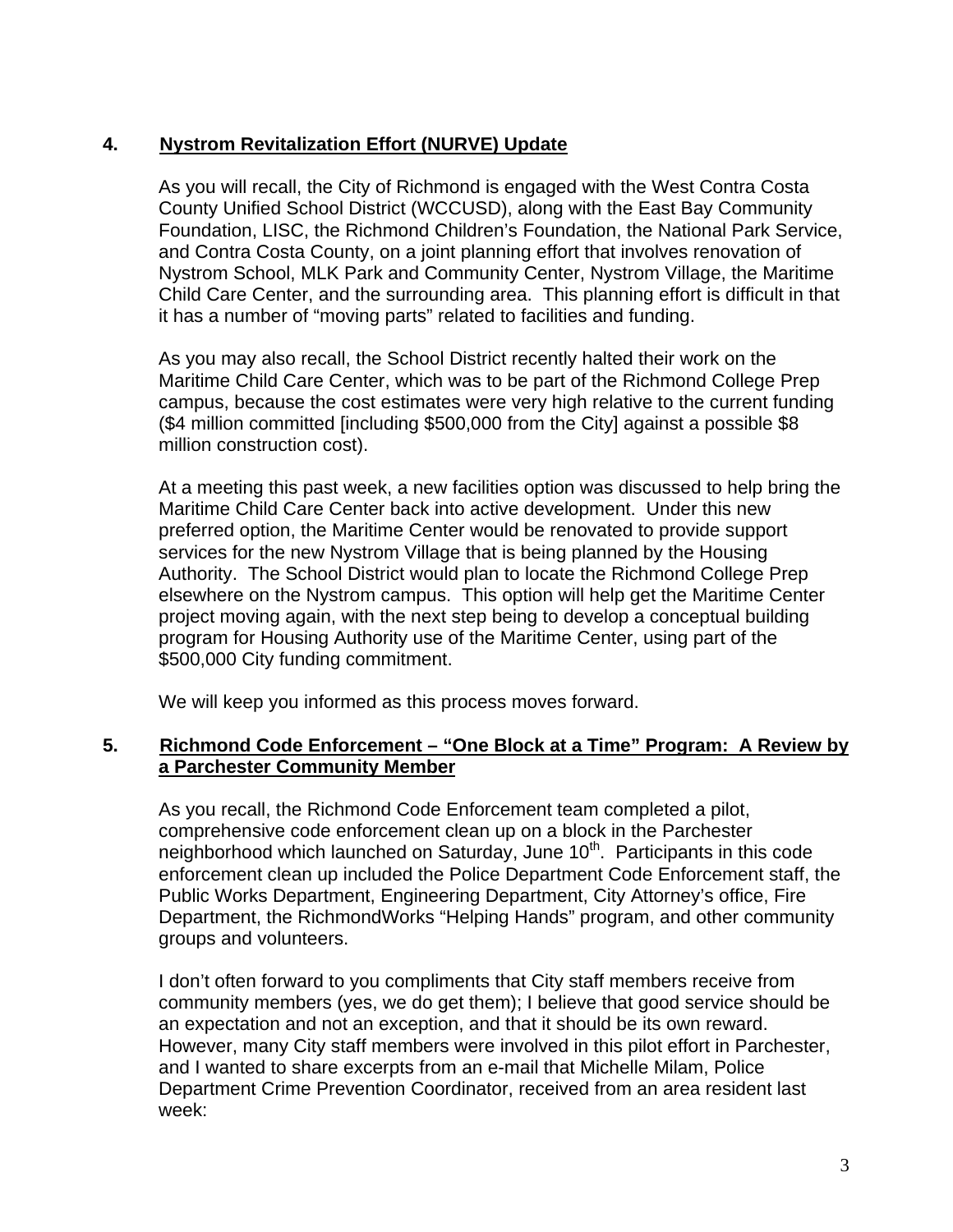Hello Michelle:

All I can say is "WOW". It was a big job and the City of Richmond made a nice difference here at Parchester Village. We will look at our City's departments in a new light, a more positive one. Richmond came and gave us a helping hand and we needed it. The fear of code enforcement has changed now; we understand the need for us to maintain our homes and yards. Instead of just passing out citations they reached out extending a helping hand and understanding plus a nice dose of patience. I know there were some rough areas but for the most part it went well. Many residents were surprised by how the City came forward and helped us. When I spoke to my neighbors the response was so very positive. The Fire Department's concern for our safety was so very helpful and made us feel that we are in good hands in case of emergency. The Police Department and crime prevention came and it was good to have them here showing the concern for us all, plus they did a lot of working and talking to many residents. The City Attorney's office, Public Works, the Recreation Division, Parks Division, and the Manager's office; all these City departments came and they worked hard – I mean really worked, it was a sign of unity and that was impressive. Many of the youth from the Youth Academy walked, worked, and helped, it was so positive. CCISCO and Sims Metal came extending a strong helping hand. Let's not forget the volunteers who put so much effort to helping. It was a job well done. We want to say thank you so very much. Parchester residents needed a boost of good energy and a helping hand to help us turn the tide toward a more positive outlook and this was what was needed. We thank God for the special people who put so much effort into extending a helping hand. Please come again; we still have a lot of seniors that need a helping hand, and many blocks that need cleaning. Working together we can make Parchester shine.

I appreciate this person taking the time to write this e-mail, and I appreciate the efforts of all those involved in this initial "one block at a time" effort. The next scheduled project is being planned for the Iron Triangle, on Saturday, September  $13<sup>th</sup>$ .

# **6. Richmond Sends Strike Team to Butte County**

This afternoon at 4:00 PM, the crew of Engine 67 was sent out on Strike Team 2025A to the Butte (BTU) Lightning Complex Fire in Butte County. This crew is accompanied by local Fire Engines from El Cerrito and Crockett. Earlier in the week, the City sent Battalion Chief Merlin Turner to the same fire as an Assistant Strike Team Leader, and Engineer Sal Bonilla went with his State Overhead team as a Communications Unit Leader to the Lime Complex Fire in Trinity County. The smoke plume that we are witnessing in Richmond and throughout the Bay Area is caused by the 30 major wildfires currently burning in the state. Twenty four of those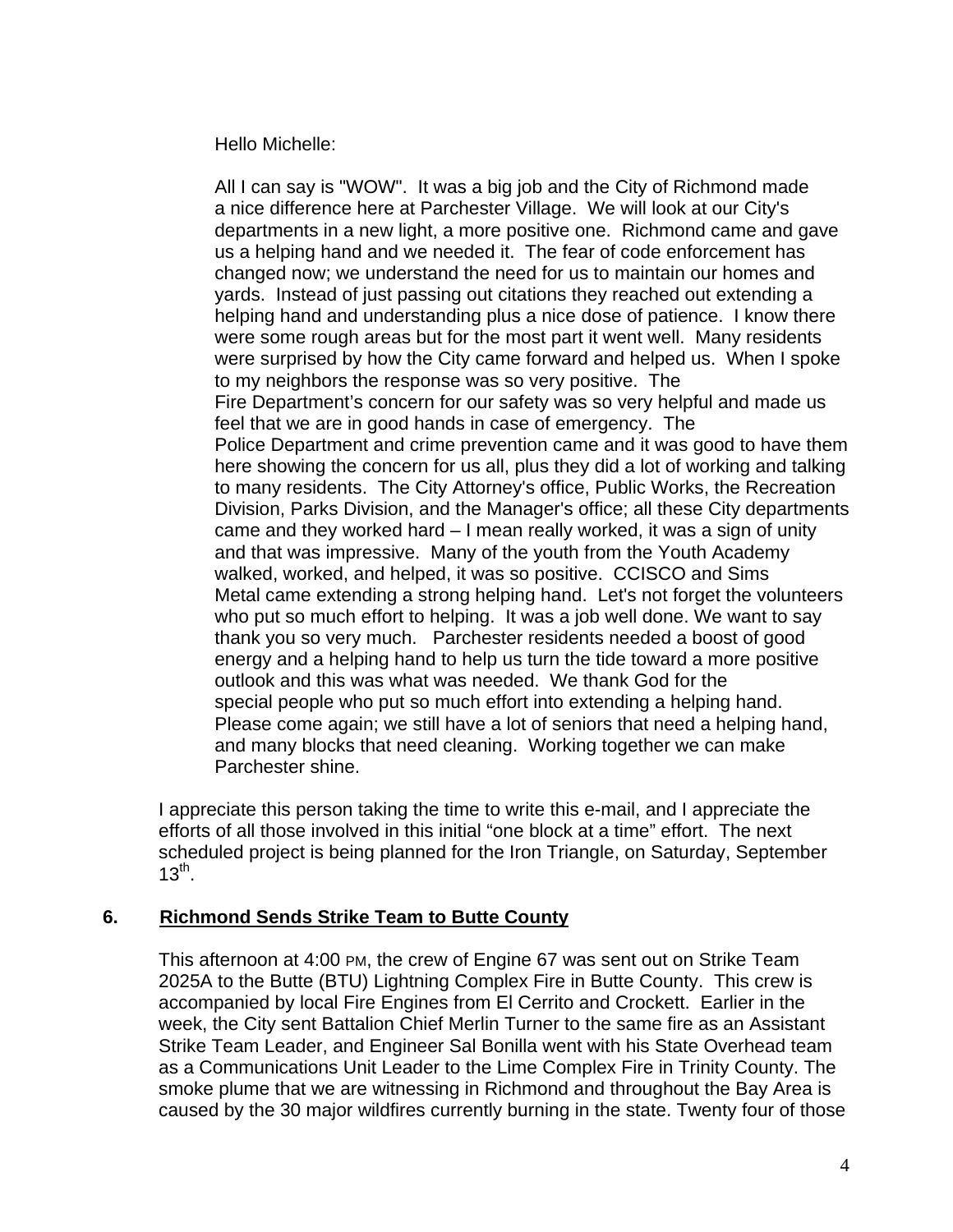fires are located in Northern California. Unfortunately, the weather forecast is calling for further dry thunderstorms this weekend in higher elevations. The Fire Chief will keep you updated as information is received.

#### **7. Recent Bond Insurer Downgrade Effects City Bonds**

On June  $6<sup>th</sup>$ , the monoline bond insurer MBIA received a downgrade to its credit ratings to AA by Standard & Poor's Rating Agency and Moody's Investor Services. MBIA insures the City's RDA 2003 and 2007 bonds. As a result of this downgrade, the Redevelopment Agency must take action to replace the MBIA-backed surety bond, purchase a letter of credit, or provide a cash reserve from cash. Finance Staff are working with Redevelopment Staff to contact AAA-rated bond insurers and banks to develop options. We will keep you informed.

# **8. Caltrans' Hilltop Drive Bridge Replacement Project**

Caltrans presented an overview of its Hilltop Drive Bridge replacement project at a special West County Transportation Advisory Committee (WCCTAC) meeting held this week. The cities of Richmond, San Pablo, and Pinole, along with AC Transit and WestCAT, were in attendance.

The Richmond exit at Hilltop Drive off of I-80 has two overcrossings. One overcrossing handles the westbound traffic on Hilltop Drive over I-80 (this is the newer bridge) and the other handles the eastbound traffic. Caltrans is preparing to remove the eastbound Hilltop Drive bridge and replace it with a new one. This work will correct the seismic issues that they have with the piers and abutments, and will also raise the vertical clearance of this bridge to match the westbound bridge. During the bridge demolition, the freeway will be fully closed in both directions for about 14 hours. The traffic will be detoured around the bridge area via the interchange off/on ramps. This closure will be done at night between a Saturday and a Sunday.

During the construction of the new bridge, and improvements to the interchange landscaping, a permanent detour will be set up using Blume Drive as the connector to the freeway between Hilltop Drive and the Richmond Parkway. The project is scheduled to start in September/October of 2008 and should take about 8 months to complete. As this project gets closer to construction, a link will be made available from the City's webpage to Caltrans for project updates.

# **9. Environmental Work for Richmond Ferry Terminal to Commence**

Redevelopment Director Alan Wolken attended the Water Emergency Transportation Authority (WETA) Board meeting last Thursday, June 19<sup>th</sup>. At the meeting, the Board approved the award of a contract with PBS+J for the Richmond Ferry Terminal Environmental Assessment. Within the next few weeks, City, WETA and PBS+J staffs will meet to scope this work effort in order to ensure compliance with NEPA and CEQA requirements. Following the preparation of a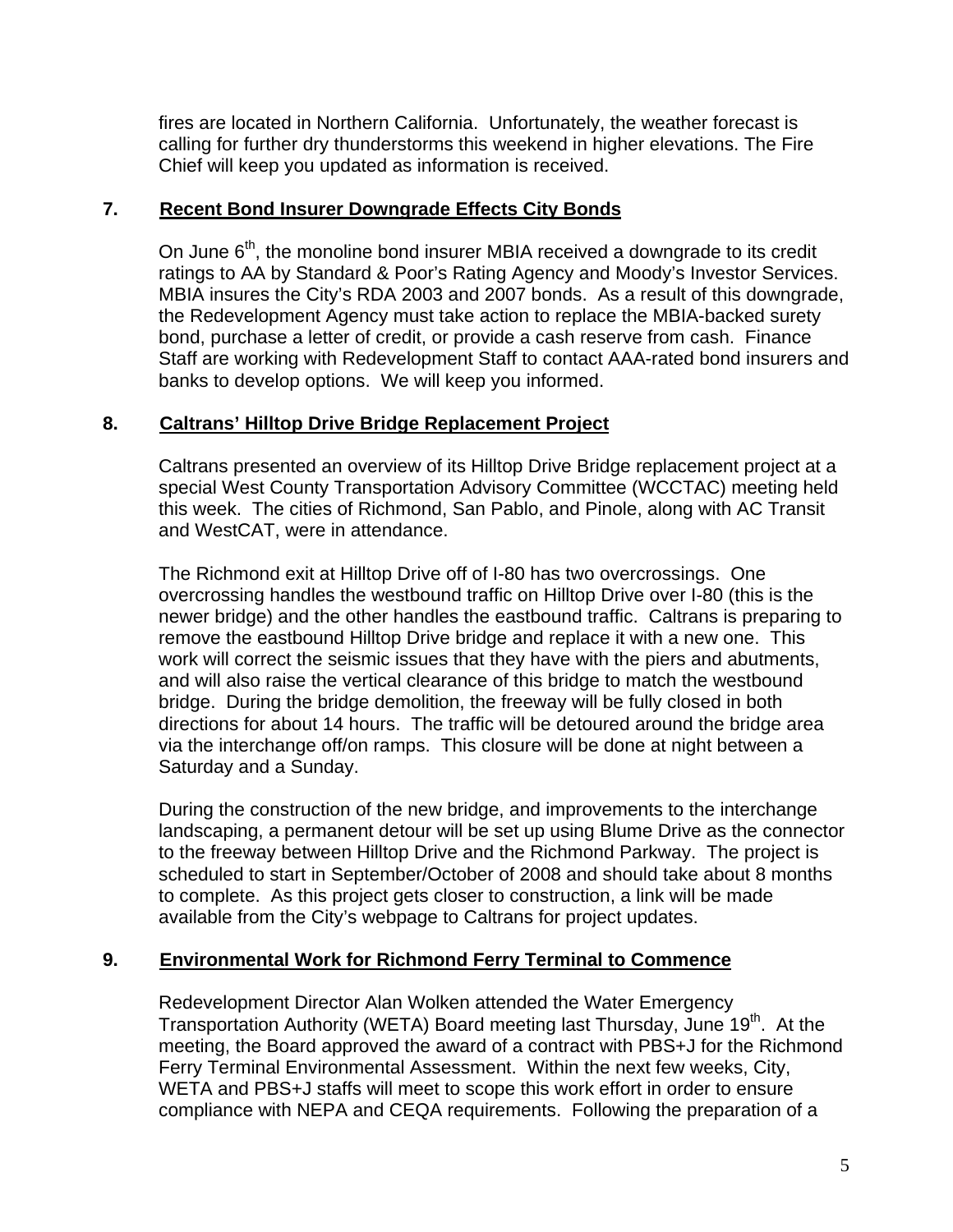detailed project scope and work schedule, a Notice to Proceed is planned to be issued in September. Proposition 1B funding has been secured to fund this work.

# **10. Office of Neighborhood Safety (ONS) – Weekly Highlights**

- ONS met with the Contra Costa County Employment and Human Services Department to begin a partnership and develop a plan that will expand Early Childhood (Pre-Kindergarten) mental health services to Richmond children and families, and educational support services for Richmond high school students who are in or transitioning from the foster care system. We are currently developing a concept paper and proposal to present to public system stakeholders in the coming weeks.
- ONS, as part of the Richmond Community Wellness Collaborative, which was formed as part of Richmond's successful CalGrip funding effort, developed and submitted two federal grant proposals on behalf of the Richmond Community Wellness Initiative to increase street outreach coordination, expand school and street outreach services, and to build and increase the City of Richmond's youth mentoring capacity. Combined, the Office of Juvenile Justice and Delinquency Prevention program grants, if awarded, would provide up to \$700,000 over two years to the City.
- ONS met with regional leadership of the "Brady Campaign to Stop Gun Violence" to explore ways that the City and the Campaign might work together with other jurisdictions to expand the regional voice and reach on issues and impacts of gun violence.

# **11. Neighborhood Change Agent (NCA) Report (Street Outreach)**

As part of the City's Outreach and Community Resource Teams, ONS Neighborhood Change Agents (NCA's) provide daily/ongoing school and street based outreach to identified at-risk youth and young adults who are disconnected from human service delivery opportunities. This week, the activities of the outreach team included:

- Networking with community and family members on the scene of recent shootings, including relevant (connected) street violence/shootings in other jurisdictions;
- Attended Parole and Corrections Team (PACT) meeting;
- Attended workshops in Post Traumatic Stress Disorder (PTSD);
- Attended Silence the Violence Vigils throughout the City;
- Attended and participated in Juneteenth Event and activities.

# **12. Youth Sports Camp**

On Saturday, June 14<sup>th</sup>, the Recreation Department, in collaboration with the Office of Neighborhood Safety, conducted a Youth Sports Camp at Martin Luther King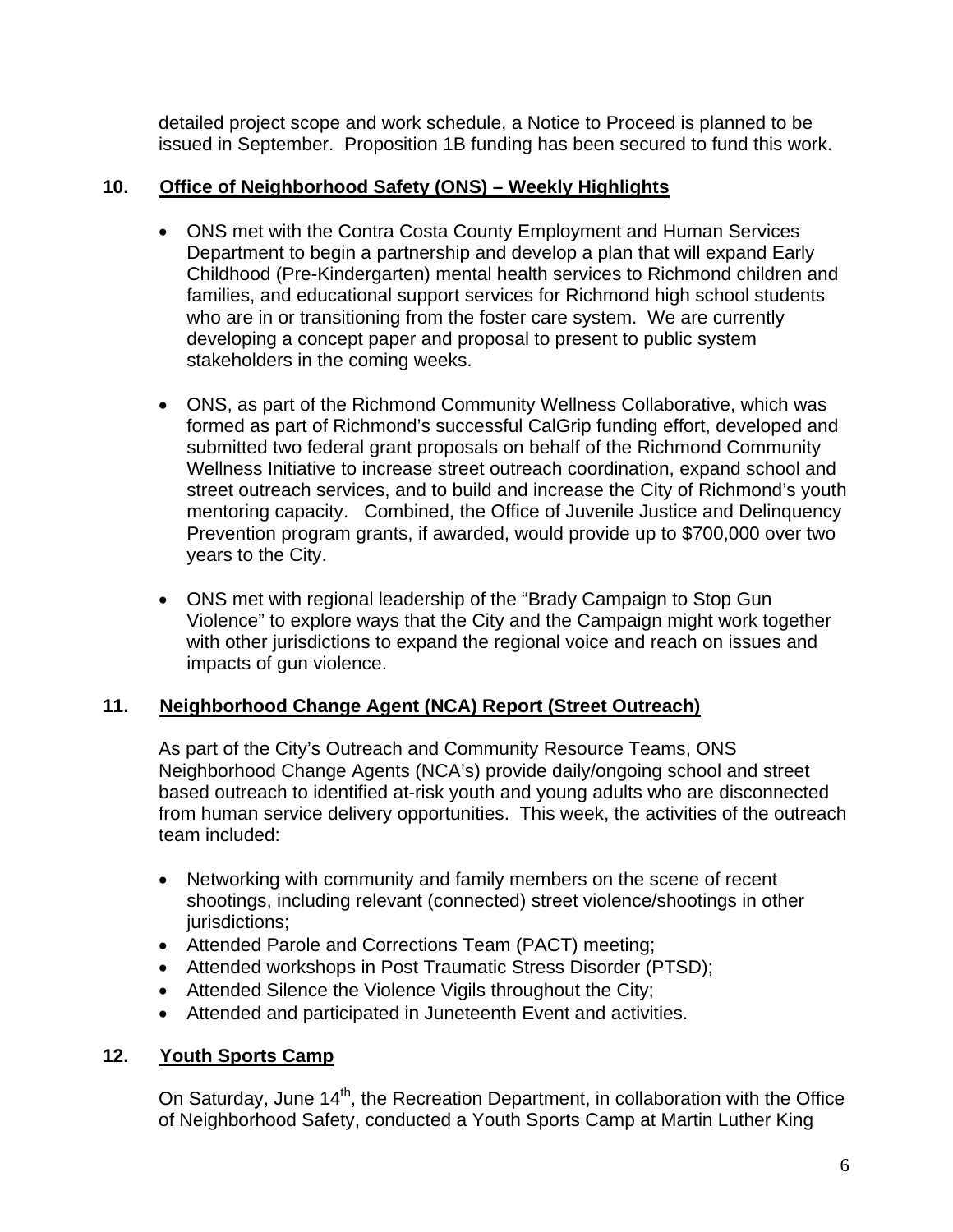Community Center Park. The event hosted more than 100 kids to mini sports camps in Basketball, Soccer, Football, and Cheerleading. Special guest, Children's Author and Pilot Andre Lewis, appeared to read his book "I Want to Fly". Mr. Lewis signed and provided 100 books for the children in attendance. A free lunch was also provided to each child in attendance. The Mayor, the Public Works Department, Police Department, and Fire Department all provided support and participation in creating a successful event.

# **13. Music on the Main**

The first of four "Music on the Main" concerts, sponsored by Richmond Main Street, took place on June  $25<sup>th</sup>$  at Marina Way and  $14<sup>th</sup>$  Street. The next three concerts are planned for July  $23^{\text{rd}}$ , August  $20^{\text{th}}$  and September  $24^{\text{th}}$ .

#### **14. Redevelopment Housing Projects Receive Low-Income Tax Credits**

Both the Arbors and Carquinez rehabilitation projects were awarded low-income tax credits by the state, which will ensure that these Redevelopment Agency Housing Division projects to move forward with construction.

#### **15. Recreation Department Highlights**

The following are current and future activities of the Richmond Recreation Department:

- o The Recreation Department has employed 4 new lifeguards to help with summer programs. All are graduates of our in-house lifeguard training course. These certified staff will begin offering CPR and First Aid courses as fee-based classes available to the general public. In addition, the staff will also conduct internal staff training.
- o The Recreation Department received a \$1,000 donation from the Department of Boating Waterways for the purchase of life jackets to be used at the swim center.
- o The Recreation Department and WCCUSD have begun a series of meetings to consolidate the language of a Joint Facility Use Agreement that will allow WCCUSD and the Recreation Department to expand programs and facility uses for the community.
- o The Recreation Department met with Laura Johnson, Board President of Girls, Inc., on Monday, June 16<sup>th</sup>, to discuss opportunities of support and collaborations. On behalf of Girls, Inc., Ms. Johnson accepted the Recreation Department's offer of support, and the City of Richmond looks forward to this future relationship.